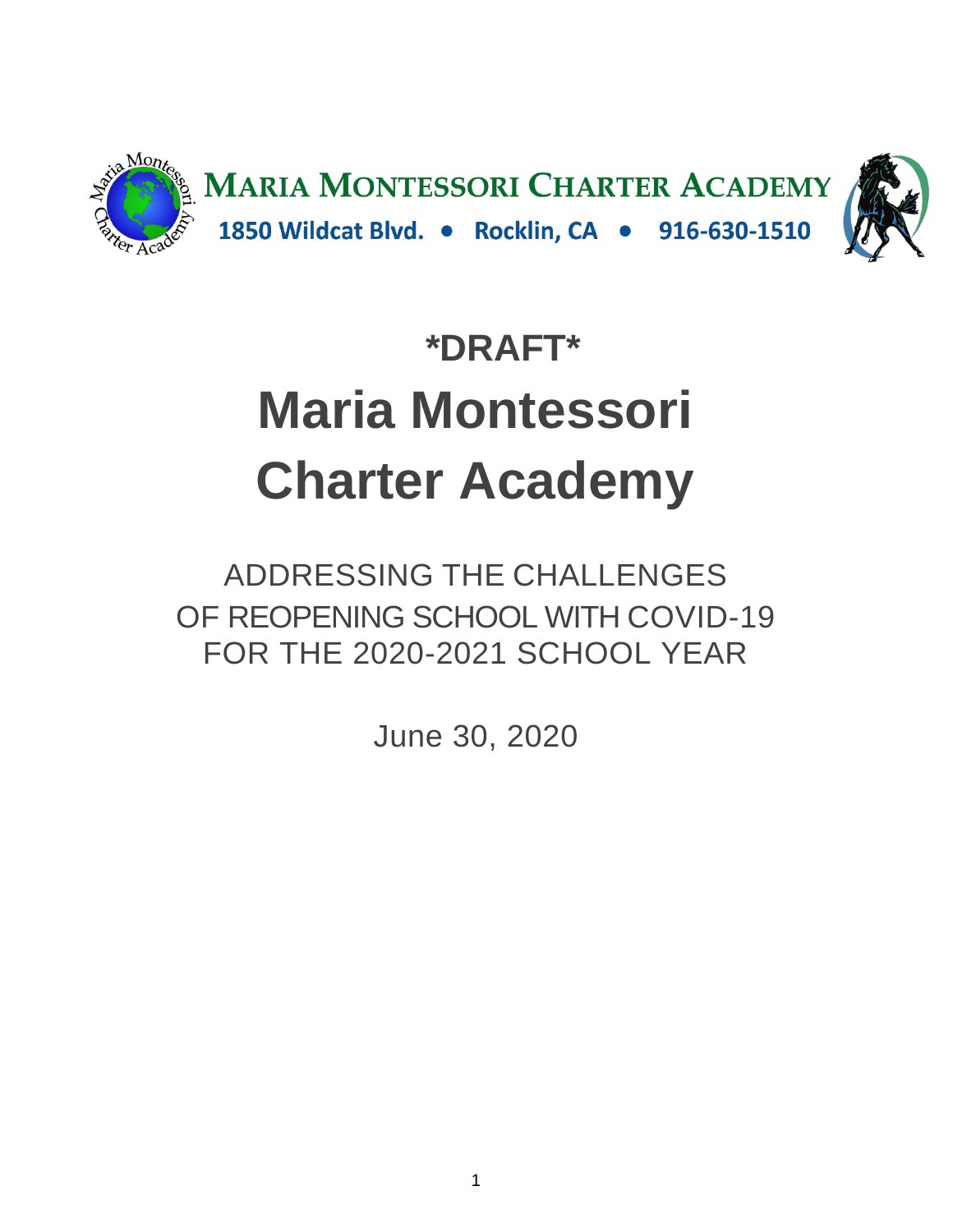## Acknowledgments, Sourcing and **Assumptions**

This is a DRAFT plan for re-opening Maria Montessori Charter Academy for the 2020-2021 School Year. Sources consulted when drafting this plan include:

- California Department of Public Health ('CDPH') Reopening School Guidelines
- California Department of Education ('CDE) Reopening School Guidelines
- Placer County Office of Education staff, including Superintendent Gayle Garbolino-Mojica
- Placer County Public Health staff, including Dr. Sisson
- Pediatric Association Recommendations, including American Pediatric Association
- Rocklin Unified School District Reopening of Schools 2020- 21 (DRAFT)
- CharterSafe COVID-19 School Re-opening Checklist
- Guidance for cleaning and disinfecting Coronavirus for schools from the Centers for Disease Control ('CDC')
- Shasta County Office of Education Reopening Plan

#### **Re-opening plan's primary assumption:**

• That all local conditions are in place for school reopening and continued operation (lifting of stay-home orders, local public health clearance, PPE equipment availability, cleaning supply availability).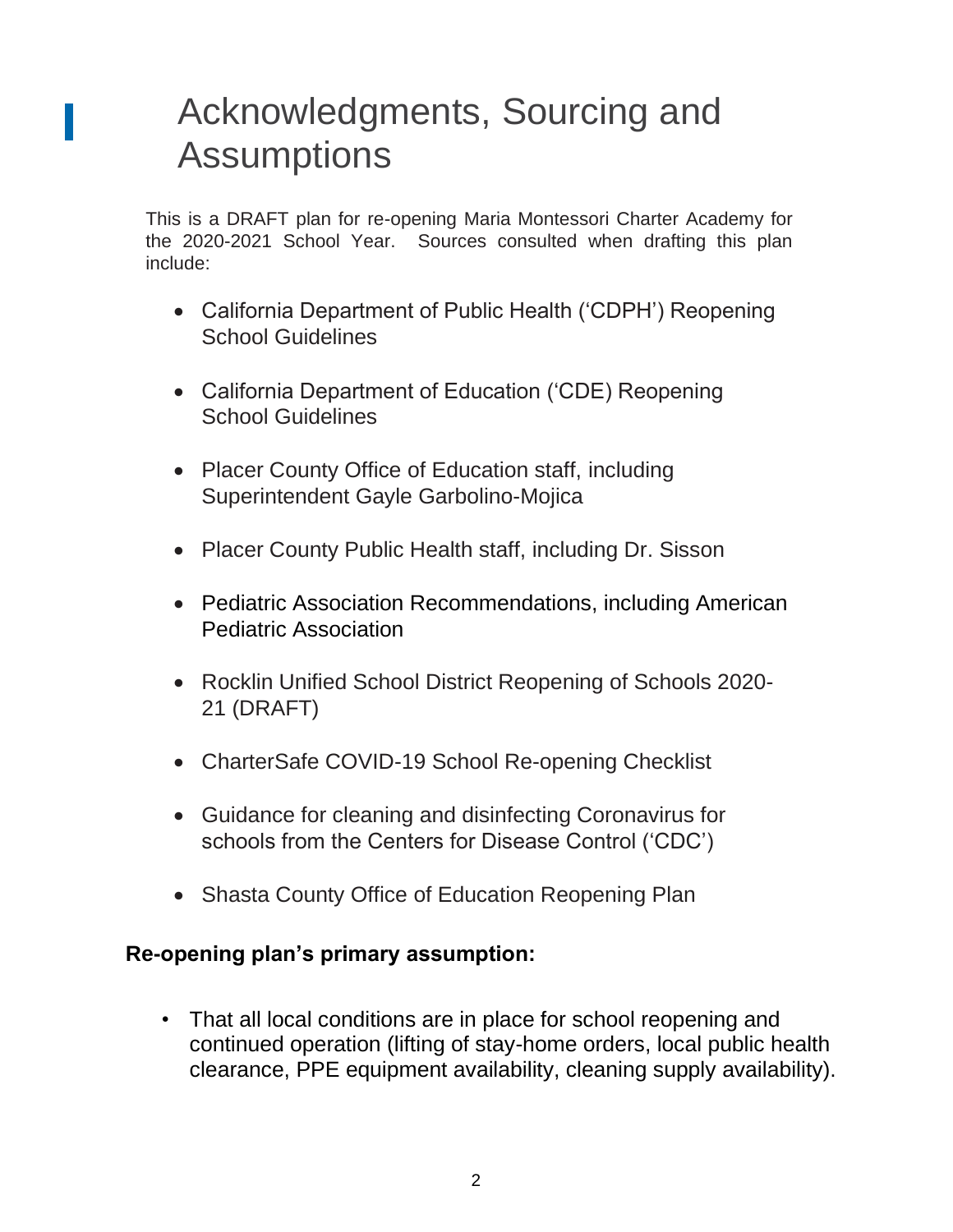# TABLE OF CONTENTS

| COVID-19<br>How is COVID-19 spread? How can we prevent transmission?<br>What are the symptoms of COVID-19?                                                                                                                                                                           |                                                                       |  |             |
|--------------------------------------------------------------------------------------------------------------------------------------------------------------------------------------------------------------------------------------------------------------------------------------|-----------------------------------------------------------------------|--|-------------|
| Introduction; What are we doing to mitigate<br>COVID-19 risks?<br>Plan Introduction, Air purification and filtration, PPE for staff and students,<br>communication, Temporary Distance Learning Options                                                                              |                                                                       |  |             |
| BEFORE SCHOOL, ARRIVAL & PICKUP<br>Screening at home. Arriving at and picking up from school.                                                                                                                                                                                        |                                                                       |  |             |
| PRECAUTIONS THROUGHOUT THE DAY<br>Students' social-emotional well-being, instructional program, training for students.<br>Temperature checks; handwashing and sanitizing stations; cleaning/disinfecting;<br>Signs of illness while at school; Service Providers; Visitors to Campus |                                                                       |  |             |
| PRECAUTIONS THROUGHOUT THE DAY<br>Physical distancing (school-wide, grade-level and classroom based)<br>and face coverings                                                                                                                                                           |                                                                       |  |             |
| STOP THE SPREAD OF GERMS<br>Healthy hygiene.                                                                                                                                                                                                                                         |                                                                       |  |             |
| <b>SPORTS/PE/RECESS</b><br>Guidelines for sports, PE, lunch and recess                                                                                                                                                                                                               | $\begin{array}{cccccccccccccc} 0 & 0 & 0 & 0 & 0 & 0 & 0 \end{array}$ |  |             |
| MEDICALLY FRAGILE, SPECIAL EDUCATION &<br><b>HANDICAPPED STUDENTS</b><br>Students with underlying health conditions, mobility, emotional,<br>behavioral, developmental needs, and receiving specialized physical<br>healthcare procedures.                                           |                                                                       |  |             |
| COVID-19 RESURGENCE AND SCHOOL PLAN<br>What happens if Phases change? If there is a COVID-19 case on campus;<br>how we will communicate with parents in either case                                                                                                                  |                                                                       |  | $\ldots$ 21 |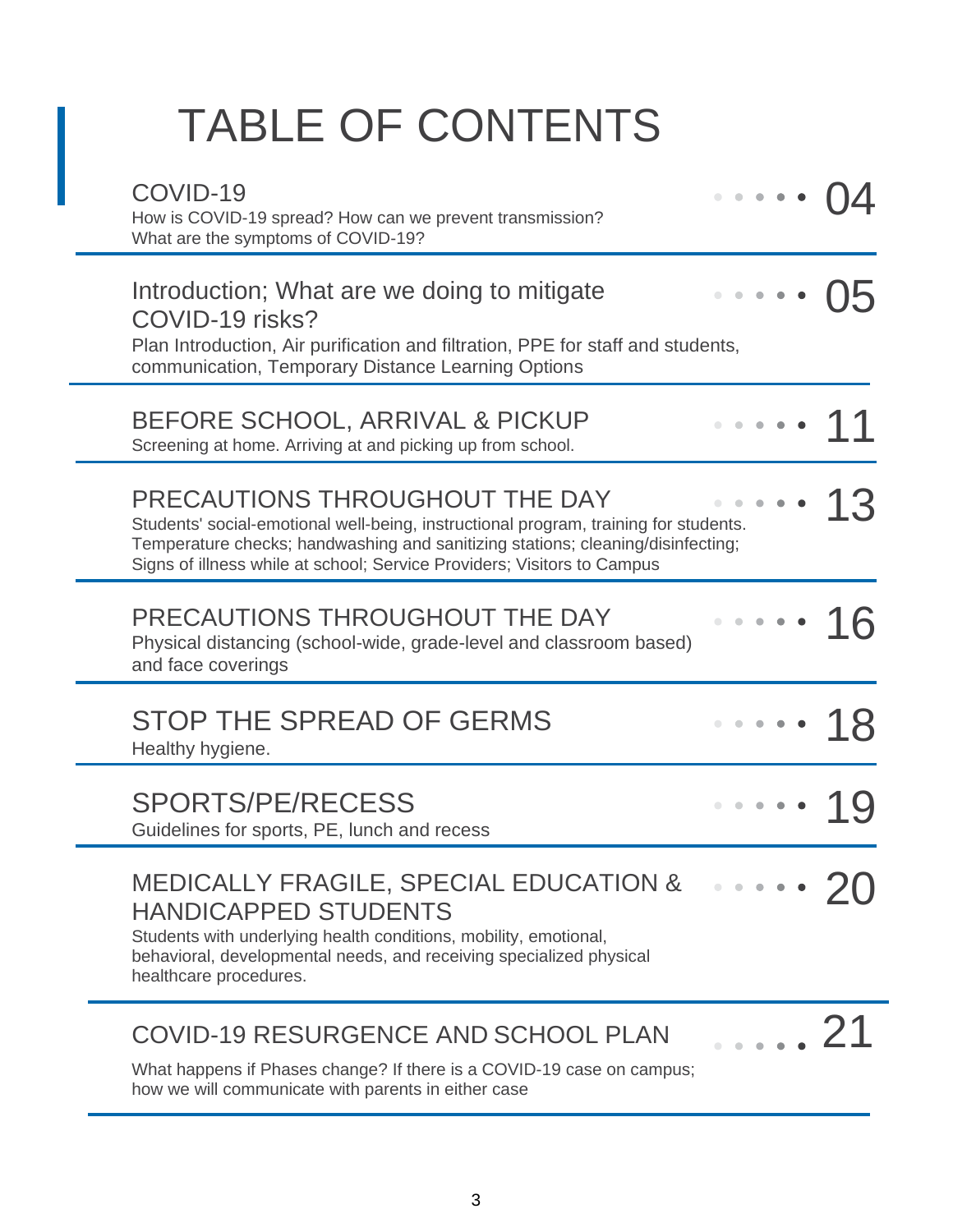# COVID-19

#### HOW IS COVID-19 SPREAD?

COVID-19 is spread mainly from person-to-person, via air droplets that contain the virus. For example, when a person sneezes, coughs, or talks, the virus is exhaled by the infected person and then inhaled by a nearby person. Some people do not show any signs or symptoms of being ill but can still spread the virus. The virus can also spread when a person touches objects and surfaces that have the virus on it and then touches their eyes, nose, or mouth.

#### HOW CAN WE PREVENTTRANSMISSION?

This virus can spread easily from person-to-person so taking necessary precautions is an important way to keep you, your family, friends, and community safe. The best way to prevent illness is to avoid being exposed to this virus. Key prevention practices also include:

- Physical distancing to the maximum extent possible.
- Washing hands frequently with soap and water for at least 20 seconds or using hand sanitizer (at least 60% alcohol).
- Covering your coughs and sneezes. If you use a tissue, throw it away immediately andwash your hands.
- Cleaning and disinfecting frequently touched surfaces.
- Monitoring you and your family's health by taking temperatures and watching for signs and symptoms of COVID-19.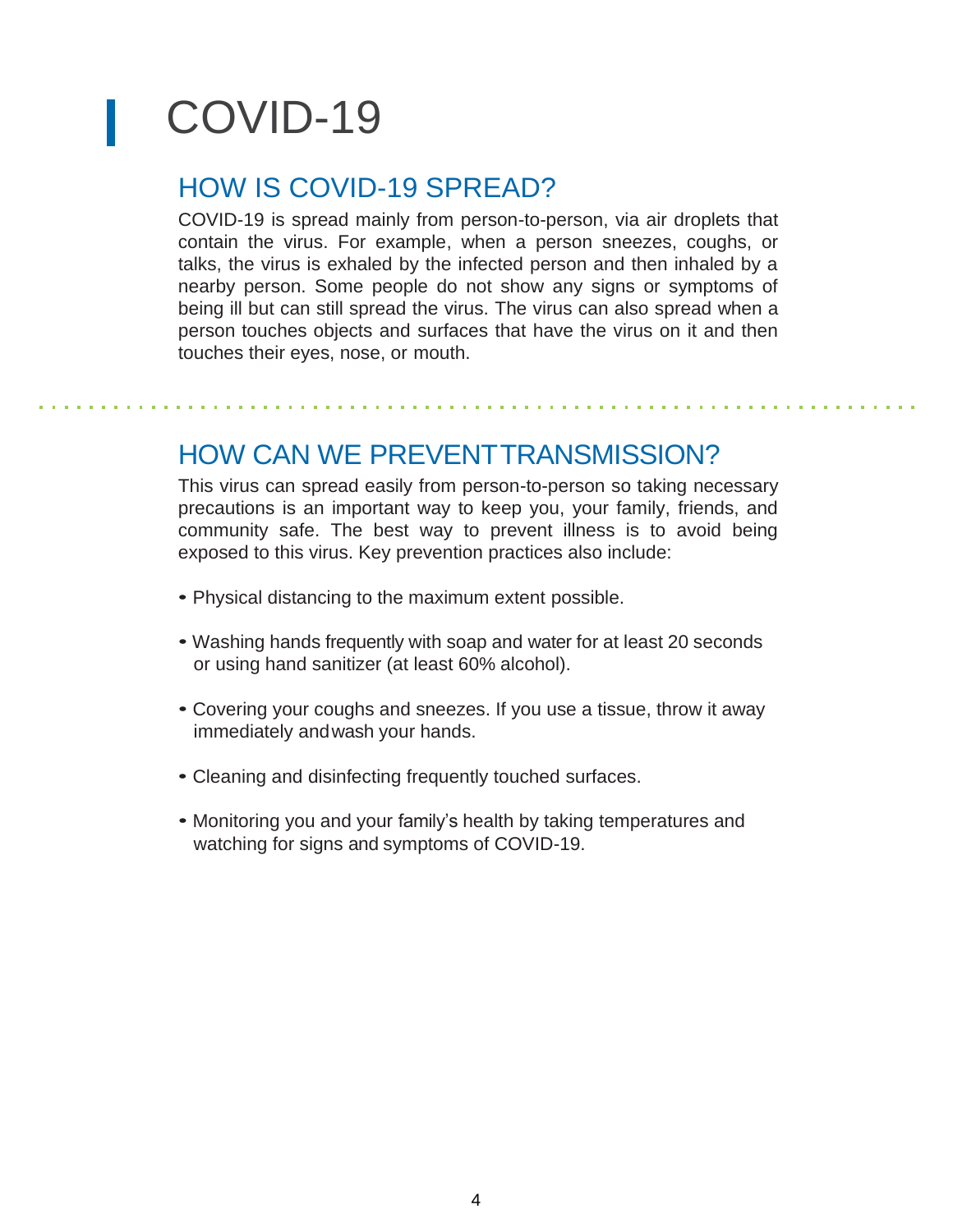# WHAT IS MMCA DOING TO MITIGATE THE RISKS?

## Plan Introduction

June 30, 2020

Dear MMCA Families,

The question I have received the most over the past couple of months is "when is school opening back up and what it will it look like?" This plan is an attempt to answer that question.

The reality is, this continues to be an extremely fluid situation, and ultimately, the County Health Doctor Aimee Sisson has ultimate jurisdiction over our operations during a declared pandemic. Our operations could change with a moment's notice if she deems it necessary. It is also entirely possible that after a day or two of operations within this plan, at the local level we recognize the need to make adjustments and will adjust accordingly.

About a month ago, we sent a survey to our parents requesting your input on your preferred method of instruction to start the 2020-2021 school year, and we included options that ranged from 'normal' school, to various hybrids and continuing distance based learning.

The vast majority of our families preferred some type of "normal" 5 days per week, kids at school. Via the comments within the survey and the emails I've received over the last couple months, there was also strong sentiment for Before and After Childcare to be available, our Children's House preschool to be re-opened, and access for kids to afterschool activities like clubs and athletics. Each of the school districts in the county did a similar survey as we did, and it's my understanding that all other districts reflected similar results as our survey (e.g., 80-90% of their families preferring some type of 'normal' school).

This plan is an attempt to provide as "normal" a school experience as possible for our students, families and staff, while also addressing the realities of COVID-19 and the necessary mitigation measures we need to make in trying to keep everyone on the school site as safe as possible during this COVID-19 pandemic.

I also recognize that, for a variety of reasons, some families might not be comfortable sending their child(ren) back to 'normal' school during a pandemic. For these families, we have created multiple distance-based educational delivery alternatives that will keep your child(ren) within our school community until the pandemic is over and they can come back to school. These options are further detailed below.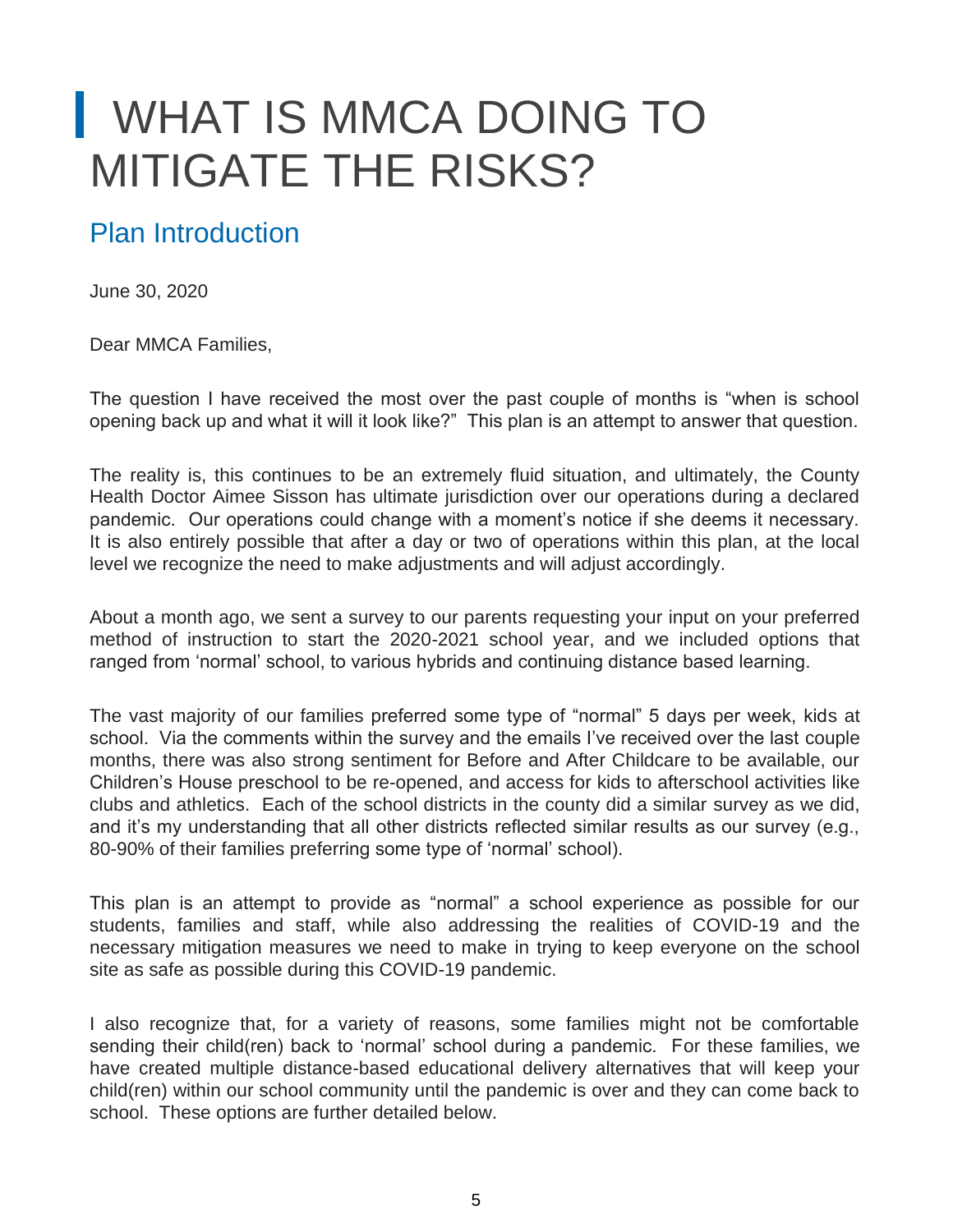From the feedback I've received, I know that two of the "hot button" mitigation issues are going to be related to 'wearing masks' and 'physical distancing'.

- o Masks: In the current draft of this plan, wearing masks is optional for students. For instructional staff, wearing masks or face shields is optional. It is possible that Dr. Sisson, based on COVID-19 conditions countywide, may require that masks be worn by everyone on site.
- o Physical Distancing: While this plan does implement several physical distancing initiatives that I do not like (detailed in the plan- eliminating parent volunteers during the school day, suspending assemblies and field trips until Phase 4 is reached are three examples), I recognize that they are needed for the safety of our staff and students and for the plan approval by Dr. Sisson.

Bigger picture, it is not an accident that our largest mitigation investment - air purification and filtration systems for every room – is directly related to trying to minimize the need for face coverings and physical distancing between students within classrooms. But again, ultimately, Dr. Sisson may decide it's necessary to make these measures more 'mandatory' versus optional.

After reading the full plan, I suspect many of you will have questions. Please feel free to contact me at [brent@mmcharter.org.](mailto:brent@mmcharter.org) Additionally, if there is enough demand, I will host a Zoom-based Question and Answer session regarding this plan.

These are unprecedented times. While I look forward to seeing each of your children in August, I sincerely wish that we can return to true "normal" school for everyone as soon as possible.

Sincerely,

Break Boo

Brent Boothby Executive Director, M.M.C.A.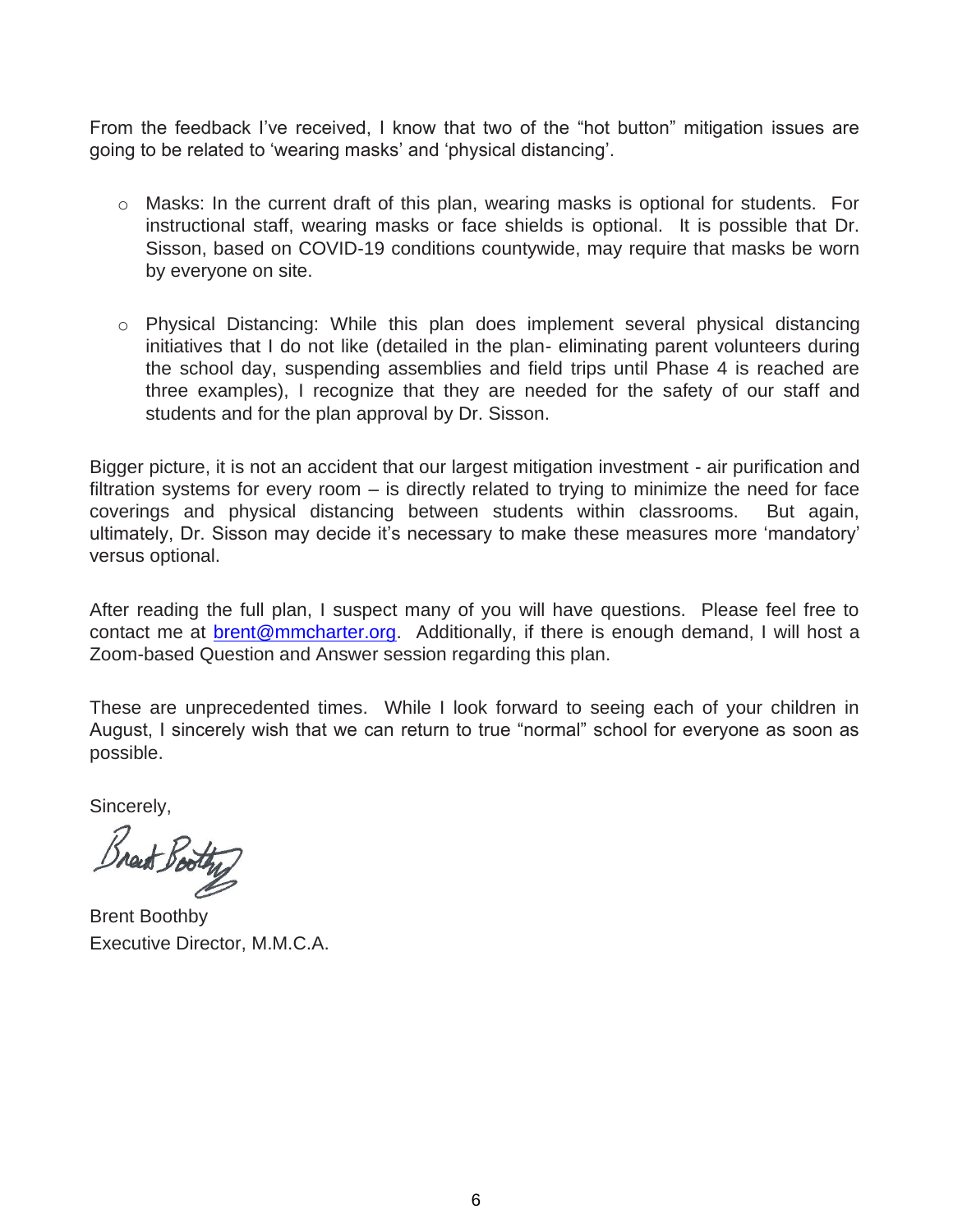#### Air Purification and Filtration

With COVID-19 primarily transmitted through air droplets, our primary mitigation strategy is to significantly improve the air purification and air filtration systems within each of our classrooms.

- 1. Air purification: We are installing the RGF REME HALO Air Purification system into each of the HVAC units on our campus. The RGF REME products were originally developed to deal with the SARS-COVID-1 outbreak from 2005. It uses a multi-level strategy of UV-C light within the ducting and ionized Hydrogen Peroxide to eliminate 99%+ of all bacteria, viruses, and mold.
	- a. Surface cleaning: Another reason why we chose this unit is because as the ionized H2O2 is disbursed into the classroom, it disinfects all surface areas that are within the classroom. This should exponentially reduce the risk of someone catching the virus by touching a contaminated surface.
	- b. Reducing the 'sneeze' radius: The 'typical' sneeze disperses droplets six feet (hence the 6' recommendations regarding physical distancing). Studies have shown that using ionized H2O2 reduces the 'sneeze radius' to three feet.
- 2. Air filtration: Since our school is a Division of State Architect ('DSA') approved facility, we have hospital level HVAC units that are capable of operating with stronger filters. Given COVID-19, we are changing all of our air filters to a filter that is closer to N-95 mask levels (it will trap 10 micron size or larger particles 99% of the time, and 1-10 micron particles 80%+ of the time).

#### Personal Protective Equipment (PPE) for students and staff

- 1. For the first two months of school, the State of California will be providing our school with:
	- a. 12 gallons of hand sanitizer
	- b. 4 digital no touch forehead thermometers
		- i. We will be making additional digital thermometer purchases to ensure that every classroom, including Children's House (preschool) and Before/Aftercare, have a digital thermometer
	- c. 2 disposable masks for every student
	- d. 2 cloth masks for every student
	- e. 2 cloth masks for every staff member
	- f. 2 face shields for every teacher
- 2. Gloves will be available for all custodial and food staff.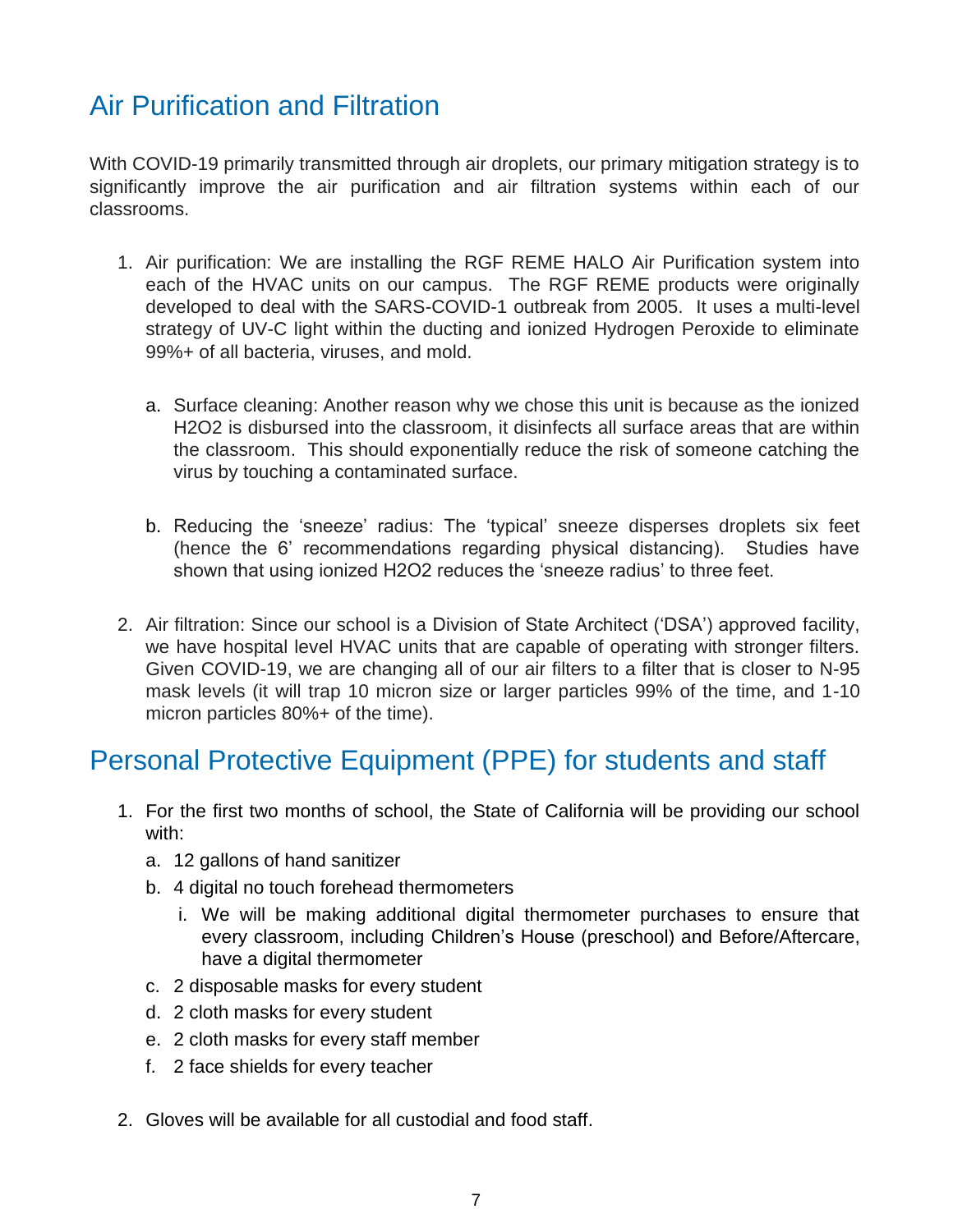#### **Communication**

- 1. If any significant changes are necessary for this COVID-19 plan, we will communicate those changes to our parents via an E-Blast. For 'new' COVID-19 impacts on school operations, we will use all of our communication tools to communicate with parents (these tools are listed in the 'School Plan' section on page 21).
- 2. Signage will be posted throughout campus to remind students, staff and visitors of the COVID-19 protocols in place.

#### Independent Study Options

We recognize that during these unprecedented times, some families may not be comfortable sending their child(ren) back to school when COVID-19 is still so prevalent in our operations. For these families, we have two options:

- **1. Short term Independent Study: Led by MMCA Teachers**
	- a. We will do up to (2) two-week short-term Independent Study agreements for families that are uncertain about whether or not they want to bring their child back to the "physical school" environment.
		- i. These I.S. agreements will be developed and managed by your child's assigned classroom teachers
			- 1. Work assigned must be turned in by the end of the grading week (e.g., student work will be turned in once per week).
		- ii. They will reflect most of the work that is happening within the classroom
			- 1. We can't cleanly replicate the Montessori-based hands on jobs in the at home environment
		- iii. Teachers will be available to answer email-based questions regarding the assignment (or perhaps brief Google MEETS with older students), but they will not be available for direct instruction
		- iv. For families choosing this option, we will be scheduling an 'assessment' meeting during the afternoons of the first four days of school for our teachers to meet / assess the student.

#### **2. Longer term Independent Study: Led by our educational partner Edgenuity**

- a. We have a partnership with Edgenuity. Edgenuity is a digital-based learning platform with video lessons, assigned teachers for support, and a COMPLETE curricular program for ALL of California's state standards.
	- i. The program includes an interactive calendar and guide that spells out exact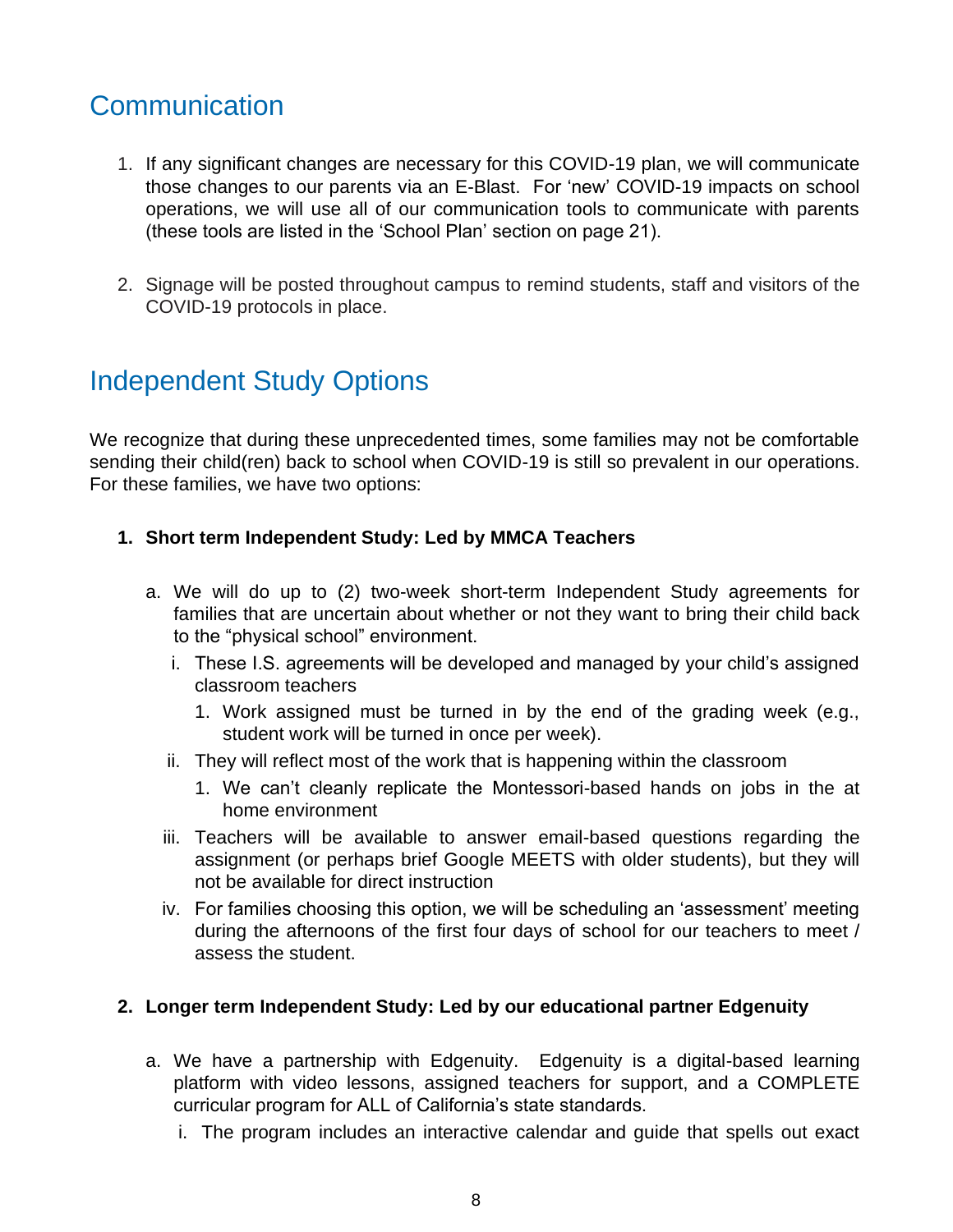expectations (grades, time needed, etc.) for each assignment.

- ii. An MMCA staff person would be available as a liaison to make sure access, setup and an overview on how to use the program would be available
- b. What this program is NOT is our typical MMCA Educational Program
	- i. Academic content will be strictly grade level based, with minimal deviation for student ability
	- ii. It will not have the 'whole child', tactile-based inclusionary structure of our MMCA classrooms
- c. If completed, it will keep a student on track within grade level, which should minimize any academically related transitional difficulties students may have when they come back to "normal" school
- d. Edgenuity will be offered as an option in quarter-based increments until Placer County has reached full reopening Phase 4. Students choosing Edgenuity will have their spot at MMCA reserved for them until full Phase 4 reopening is reached.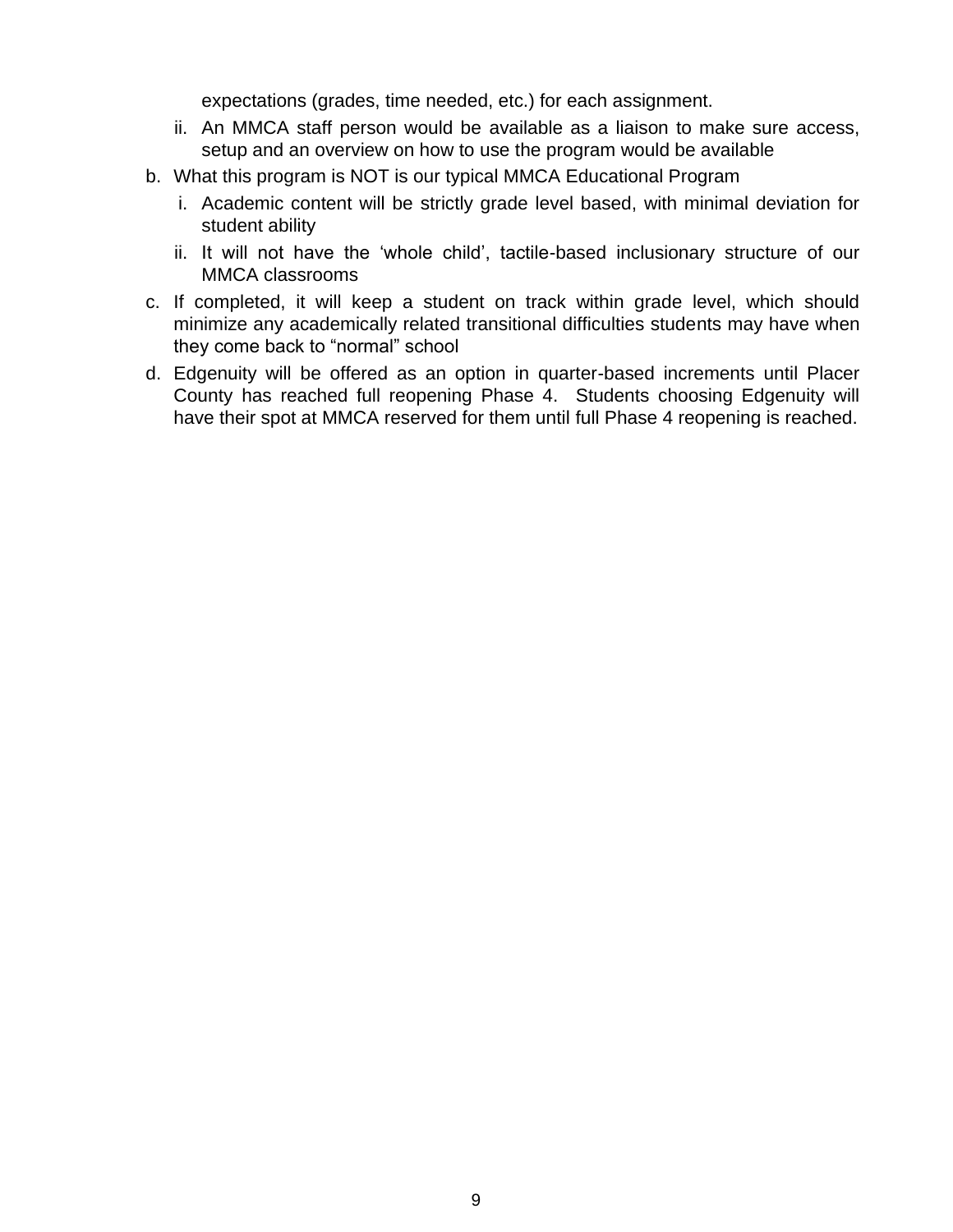# **CORONAVIRUS** SYMPTOMS Supplema to severe liness.

SYMPTOMSMAYAPPFAR2-14DAYSAFTFRFXPOSURFTOTHFVIRUS PEOPLE WITH THESE SYMPTOMS MAY HAVE COVID-19:

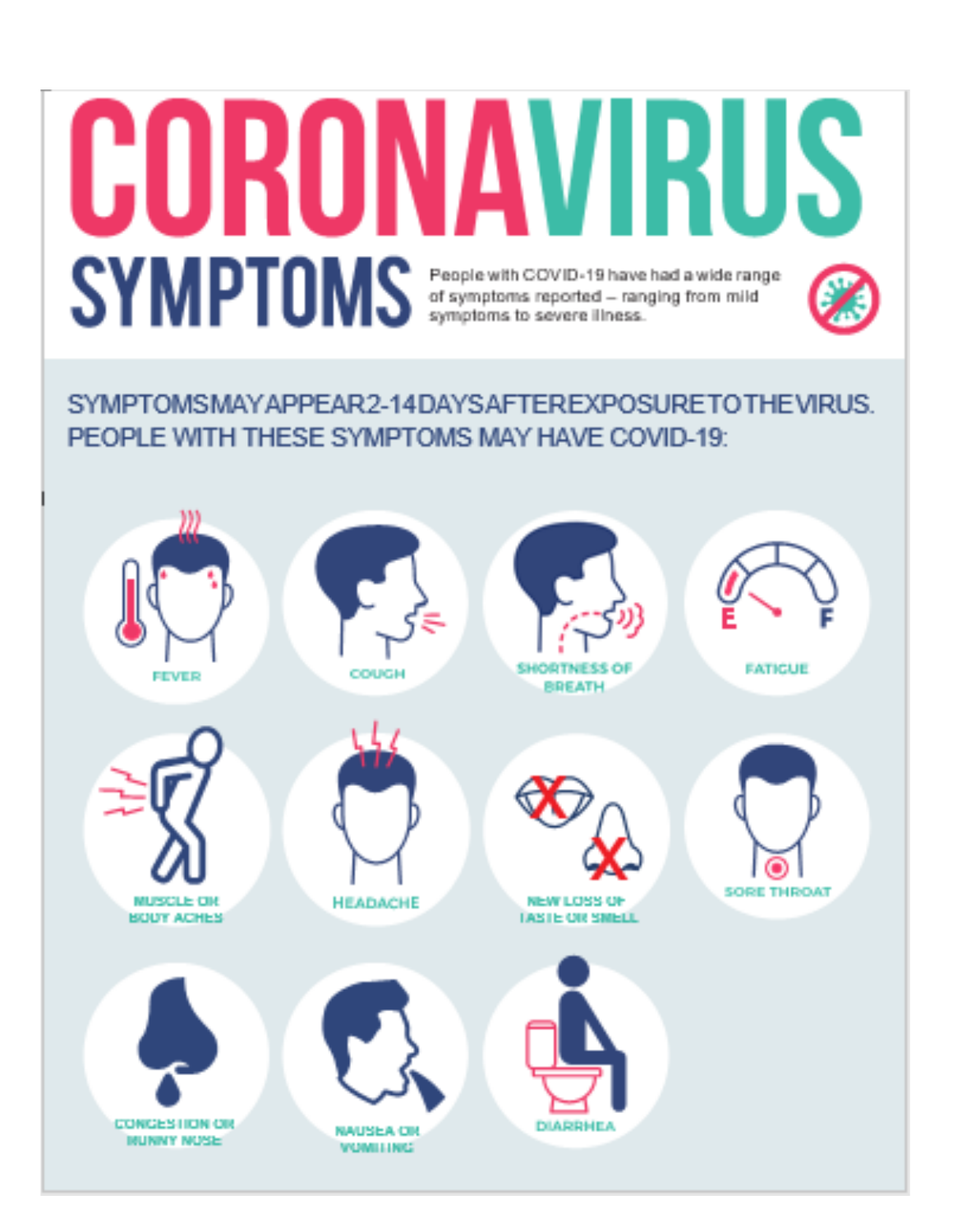# BEFORE SCHOOL, ARRIVAL AND PICKUP

## SCREENING ATHOME

Families are encouraged to take temperatures daily before sending students to school. Anyone with a fever of 100.4° or higher should stay home.

Students should be screened for COVID-19 symptoms prior to coming to school. Those experiencing symptoms should not attend school.

Please contact the school if someone in your home or a close contact has been diagnosed with COVID-19. Depending on the situation, your child may need to stay home for 14 days.

School staff will also be asked to screen before leaving for school and to stay home if they have symptoms.

## ARRIVING AT SCHOOL

#### **Students arriving to campus:**

- Before Care Students:
	- o Sign-in will be located outside of the Library
	- o Staff will conduct a temperature check using digital remote forehead thermometer
- Children's House:
	- o Sign-in will be located outside of the classroom
	- $\circ$  Staff will conduct a temperature check using digital remote forehead thermometer
- K-8<sup>th</sup> Grade students:
	- o Students are to leave their cars from the drop-off zone and put their belongings outside of the classroom and then proceed to playground
	- o Staff will conduct a temperature check before students enter their classroom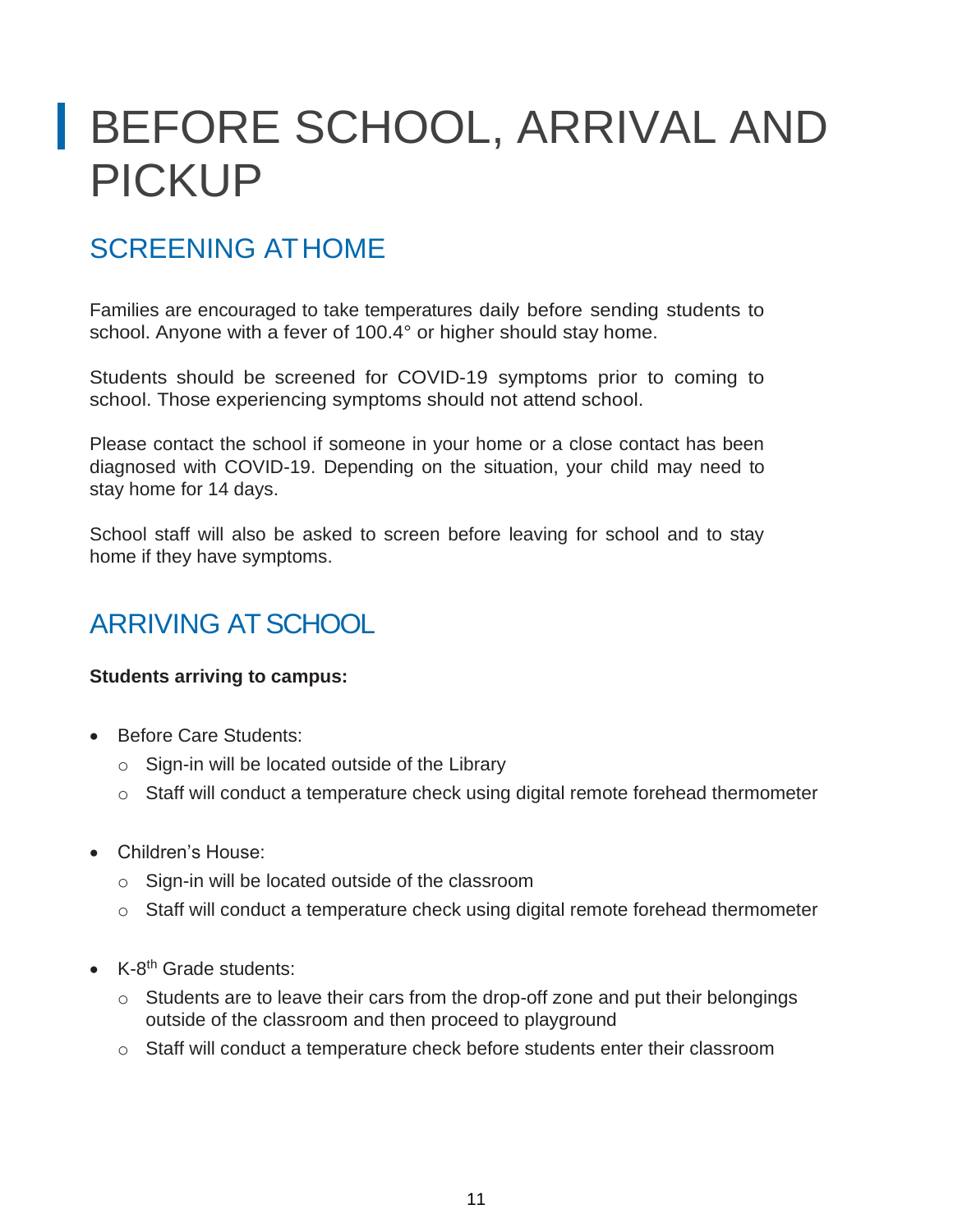- For students arriving during the school day (after the bell):
	- $\circ$  Students must sign in at the office for a pass
	- $\circ$  Staff will conduct a temperature check before students leave the office

## PICKING UP FROM SCHOOL

Students being picked up from campus:

- **During the School Day**
	- o Parents will come into the office and sign their child out.
	- $\circ$  The child will meet the parent at the office
- **Children's House:**
	- o Parents will park in either the Children's House drop-off lanes or directly across from the preschool
	- $\circ$  Parents will digitally sign their child out at a station outside the classroom
	- o The student will be brought to the parent

#### • **Regular dismissal (K and 1st -8 th Grade Students)**

- o Kindergarten Students (dismissal at 2:00p)
	- Parents/guardians will drive their cars through the pick-up lane
	- **EXECT** Students will be brought to parents at their cars
- o **1 st-8 th Grade Students**
	- **EXE** Parents/guardians will drive their cars through the pick-up lane or may park in a designated parking spot of the school or the church
	- Students will be brought to parent cars in pick-up lane; for parents parked at church, students will be allowed to walk to their cars.
- **After Care Students (for Children's House and our K-8 th grade program)**
	- o Parents will park in a designated parking spot in the parking lot
	- o Parents will digitally sign their child out at a station outside the classroom (Children's House) or Library (K-8<sup>th</sup> ASC)
	- o The student will be brought to the parent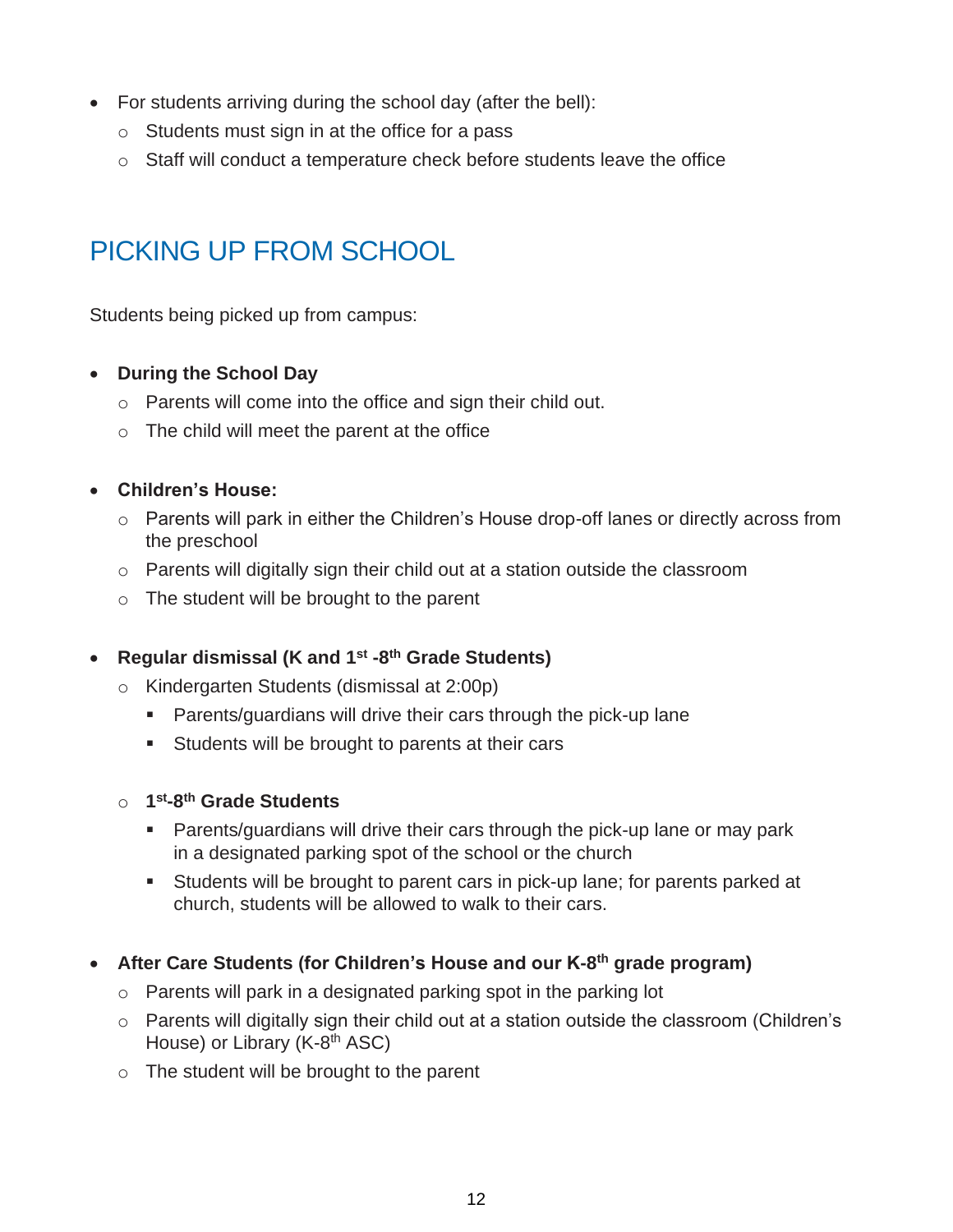# PRECAUTIONS THROUGHOUT THE DAY- CLEANING, DISINFECTING & GENERAL HYGIENE

#### STUDENTS'SOCIAL-EMOTIONAL WELL-BEING

We recognize that time away from school has been challenging for most students. Teachers and other staff on campus will be assisting students in making a positive adjustment back to school.

#### INSTRUCTIONAL PROGRAM

Distance learning during Spring 2020 may have created differences in learning and support for some students. Teachers and other support staff will be assessing students to determine where gaps may exist to help determine what gaps may need filled (if any) and how to get the student back on track.

## TRAINING FOR STUDENTS

Teachers and other support staff will take time with students to talk about what has changed on the school campus since students left. Training will be provided in healthy hygiene practices, use of space on school campuses, why we need to keep physically distant as much as possible, and how movement through the campus may have changed.

#### CLEANING/DISINFECTING GUIDELINES

- 1. MMCA will follow the Centers for Disease Control & Prevention cleaning and disinfecting guidelines for COVID-19.
	- a. The guidelines include requirements for cleaning high touch points throughout the school day, including:
		- i. Door handles (cleaned 2x per school day)
		- ii. Light switches (MMCA lights have motion sensors; these will be cleaned 1x per day)
		- iii. Bathroom surfaces (toilets, sinks, handles) cleaned 2x per day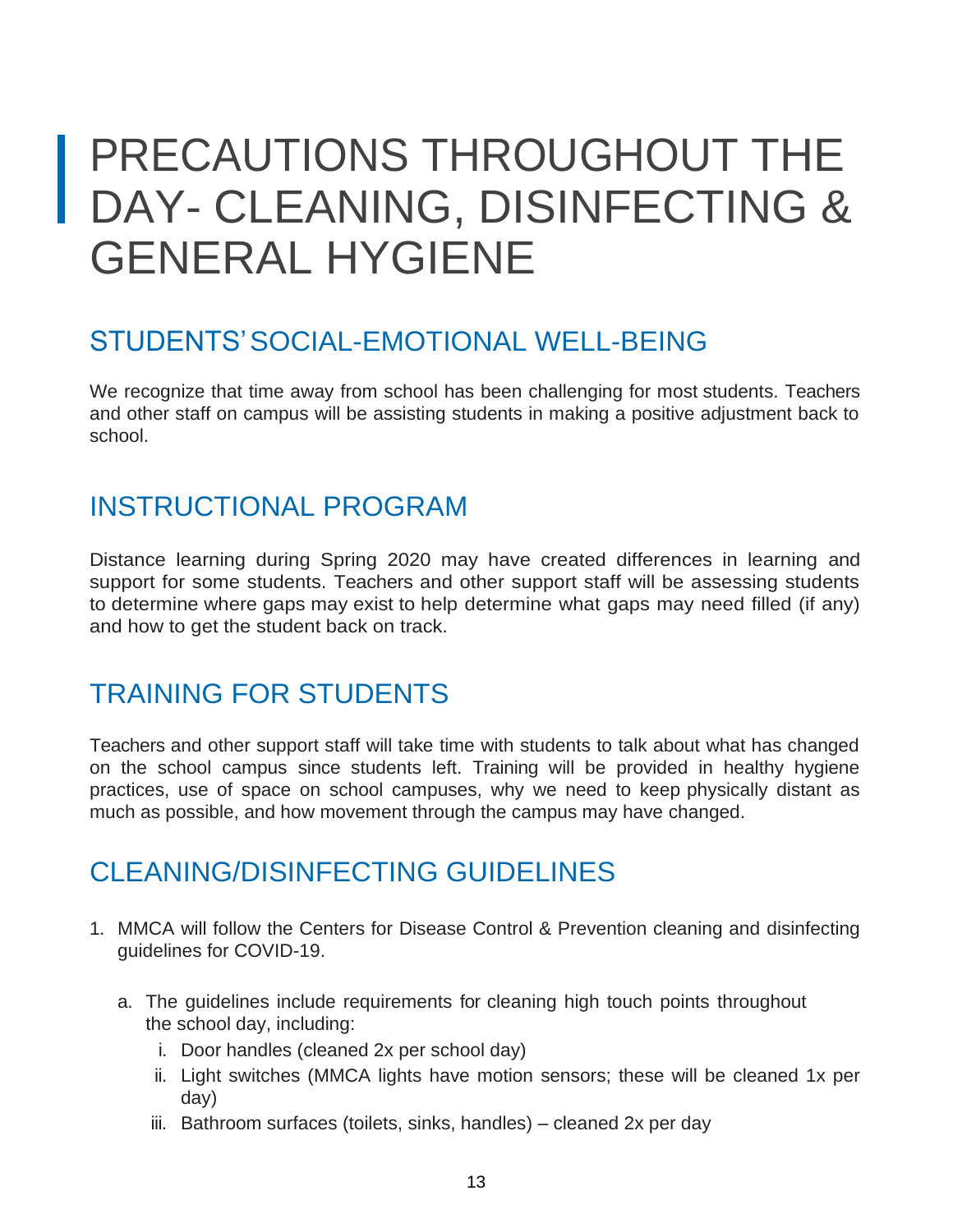- iv. Classroom countertops (cleaned 1x per school day)
- v. Carpets will be vacuumed and linoleum mopped in each classroom at least 3x per week
- vi. Daily cleaning log for each room on campus will be maintained
- b. Disinfection will be done using EPA approved disinfectants against COVID-19 (hydrogen peroxide is one example).
- 2. Custodians will wear appropriate PPE (masks, gloves etc.) when disinfecting surfaces.
- 3. UV-C sanitation: A UV-C device will be used 1x per day to sanitize:
	- a. Playground equipment
	- b. Library Books
	- c. Computers

## HANDWASHING AND HAND SANITIZING STATIONS

- 1. Handwashing
	- a. Routines will be established with teachers and students to regularly wash their hands. Students will be taught to use soap and water and to wash their hands for at least 20 seconds.
- 2. Hand sanitizing stations
	- a. All 2<sup>nd</sup>-8<sup>th</sup> grade classrooms will have wall mounted hand sanitizer dispensers
		- i. Children's House and K-1 will have hand sanitizer bottle dispensers that will be under direct teacher control
	- b. Outdoor areas will have hand sanitizer stations throughout campus
- 3. Times handwashing/sanitizing should occur:
	- a. When student arrives on campus
	- b. Before student enters classroom
	- c. Every time student leaves classroom
	- d. Every time student uses bathroom
	- e. Before student goes to snack/lunch/recess
	- f. After student returns from snack/lunch/recess
	- g. When student leaves campus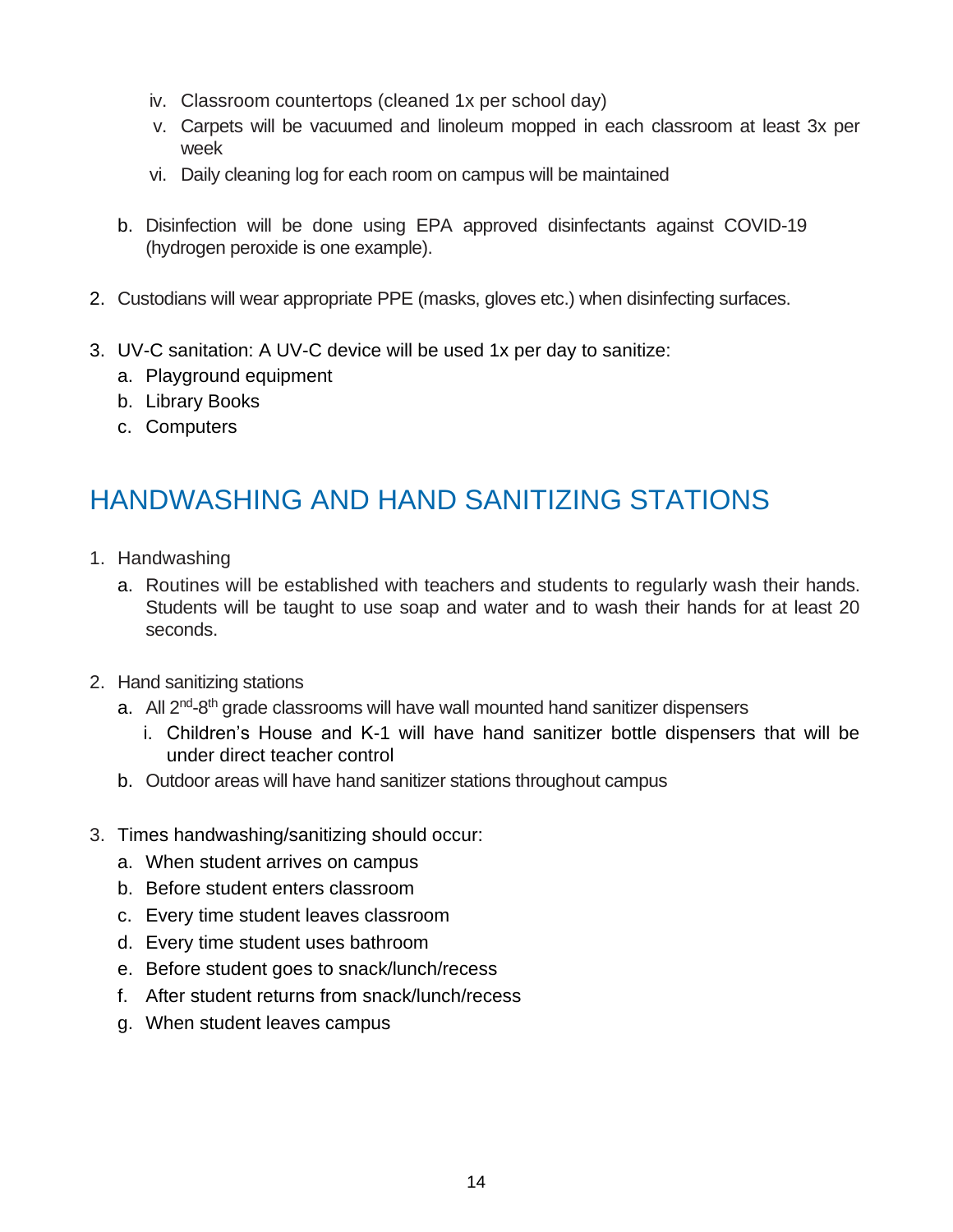## General Hygiene

- 1. Students will be instructed to:
	- a. Not touch their face and eyes;
	- b. Cover their mouth when coughing or sneezing; and
	- c. To physically distance themselves from other students when possible

## SIGNS OF ILLNESS WHILEAT SCHOOL

- 1. For any students or staff members exhibiting symptoms of COVID-19 while at school, they will be:
	- a. Referred to the office for a temperature check (temperature check may occur in the classroom as well); if student has temperature and symptoms, they will be:
		- i. Placed in an isolation area (ex. Conference Room)
		- ii. Required to immediately wear a face covering; and
		- iii. Wait until they can be transported home or to a health care facility.
		- iv. Per C.D.C. recommendations, students sent home with a fever will need to stay home for at least 72 hours before they may come back to school.

## SERVICE PROVIDERS AND PROGRAM PERSONNEL

A variety of people are on our school campus to provide services and support to students and their families. These personnel will continue to provide services but will need to sign in at the school office each day. These individuals will not come on campus if they are ill, have any symptoms of COVID-19, or a temperature of 100.4° when arriving at the school.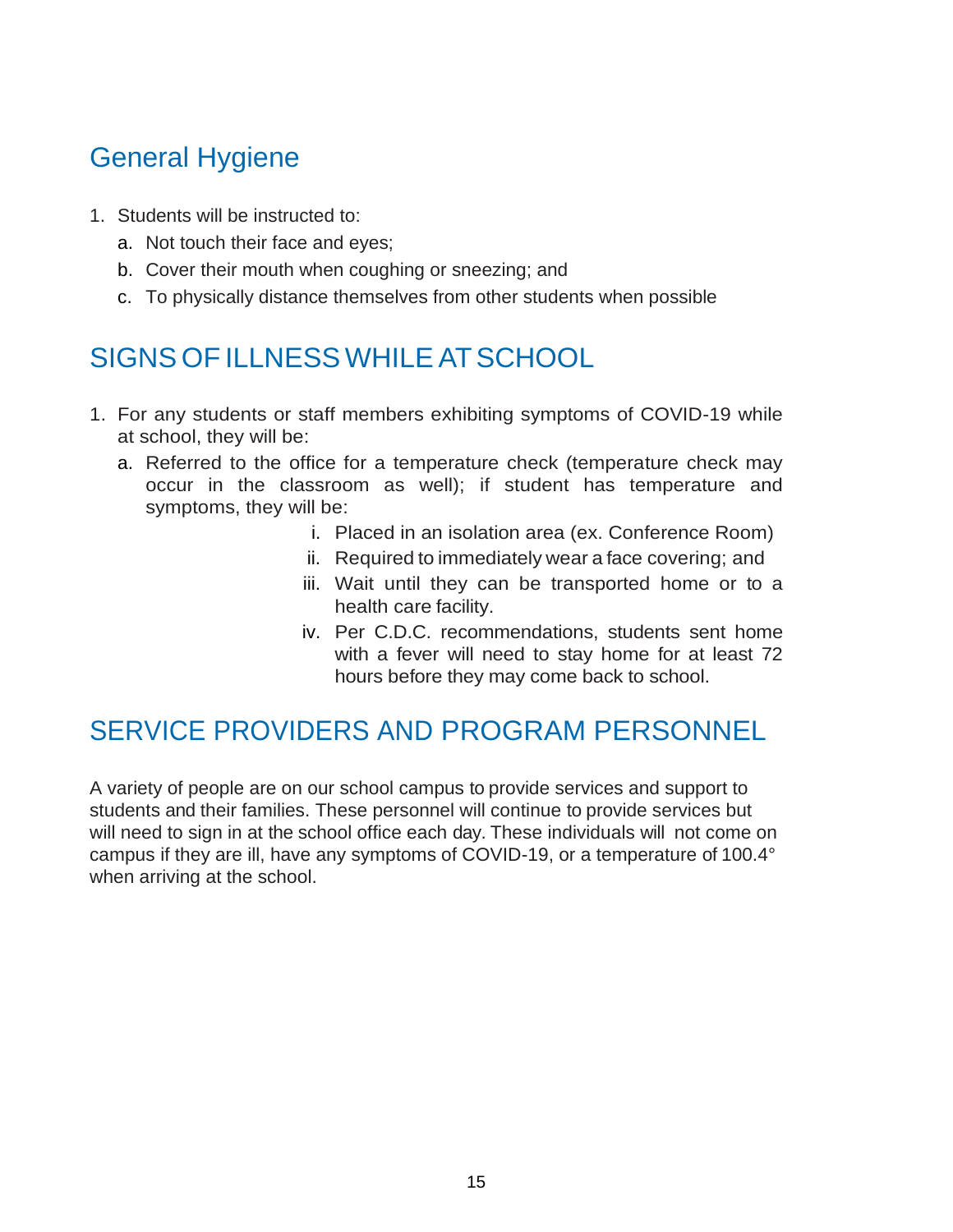## PRECAUTIONS THROUGHOUT THE DAY- PHYSICAL DISTANCING MEASURES AND FACE COVERINGS

#### PHYSICALDISTANCING MEASURES- CAMPUSWIDE

#### **1. Assemblies**

• Until Placer County has entered "Phase 4" of COVID-19 recovery, there will be no whole-school assemblies in the MPR

#### **2. Field Trips**

• Until Placer County has entered "Phase 4" of COVID-19 recovery, there will be no on or off-campus field trips

#### **3. Visitors on Campus, Parent Volunteers**

- Until Placer County has entered "Phase 4" of COVID-19 recovery, visitors on campus and parent volunteers will be extremely limited. This includes a temporary suspension of our:
	- o WatchDOG Dad's Program
	- o Art, Garden and Spanish Docent Programs
	- $\circ$  No parent volunteers allowed within the classrooms during the school day\*

\*Note: Parents will be able to volunteer to lead After School Clubs or Athletic Teams if they agree to abide by the policies within this COVID-19 School reopening plan.

## PHYSICALDISTANCING MEASURES- GRADELEVEL Based

#### **1. Temporary Lunch / lunch recess groups**

- Until Placer County has entered "Phase 4" of COVID-19 recovery, Lunch / Lunch recess will be reduced to grade level groups only (e.g., K/1, 2/3, 4/5, 6/8)
- At least 2 tables per classroom for lunch seating as well as individual chairs available if requested
- Use of refillable water bottles HIGHLY encouraged
- Food Service workers will be wearing masks and gloves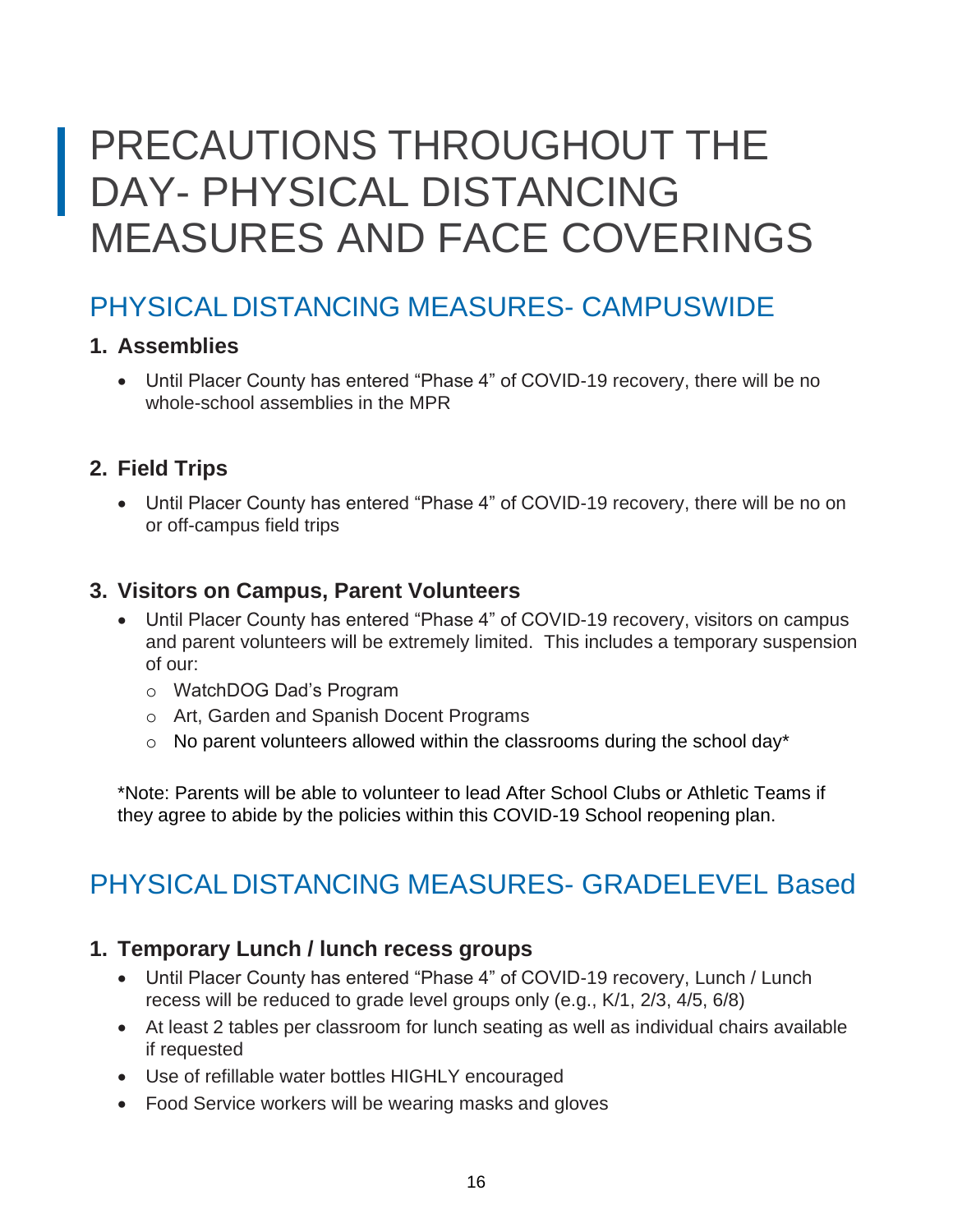#### **2. 4 th -8 th Grade Electives**

- Until Placer County has entered "Phase 4" of COVID-19 recovery, our Electives program is suspended
- **3. Classroom 'Big Buddy' programs (where we pair an older classroom with a younger classroom for student-initiated activities)**
	- Until Placer County has entered "Phase 4" of COVID-19 recovery, our Big Buddy programs are suspended

#### PHYSICALDISTANCING MEASURES- CLASSROOM Based

- 1. Teacher desks should be at least 6 feet away from student desks.
- 2. Study carrels and partitions will be available for student desks, tables and work rugs within the classroom to use
- 3. Shared use of individual school supplies will be minimized
- 4. Kids will be spread out more during 'line up' situations
- 5. To the extent reasonably possible within a Montessori setting, physical distancing between students will be encouraged within the classroom
- 6. Instructional Lessons outdoors will be highly encouraged

## FACE COVERINGS

- 1. Staff
	- a. Clear face shields and cloth masks will be provided to each teacher.
	- b. Cloth masks will be provided to all staff members.
	- c. When in an interior location and physical distancing is not possible, staff may wear face shields or masks
- 2. Students
	- a. Cloth face coverings may be worn by students, especially when physical distancing is not possible, but they are not required. The California Office of Emergency Services is providing an initial supply of face coverings for all students for the start of school.
- 3. PROPER USE OF FACE COVERINGS:
	- a. Wash your hands before putting on your face covering.
	- b. Put it over your nose and mouth and secure it under your chin.
	- c. Try to fit it snugly against the sides of your face. Make sure you can breathe easily.
	- d. CLEANING OF FACE COVERINGS: Cloth face coverings should be washed using warm water with your laundry or by hand using 4 teaspoons household bleach per quart of room temperature water.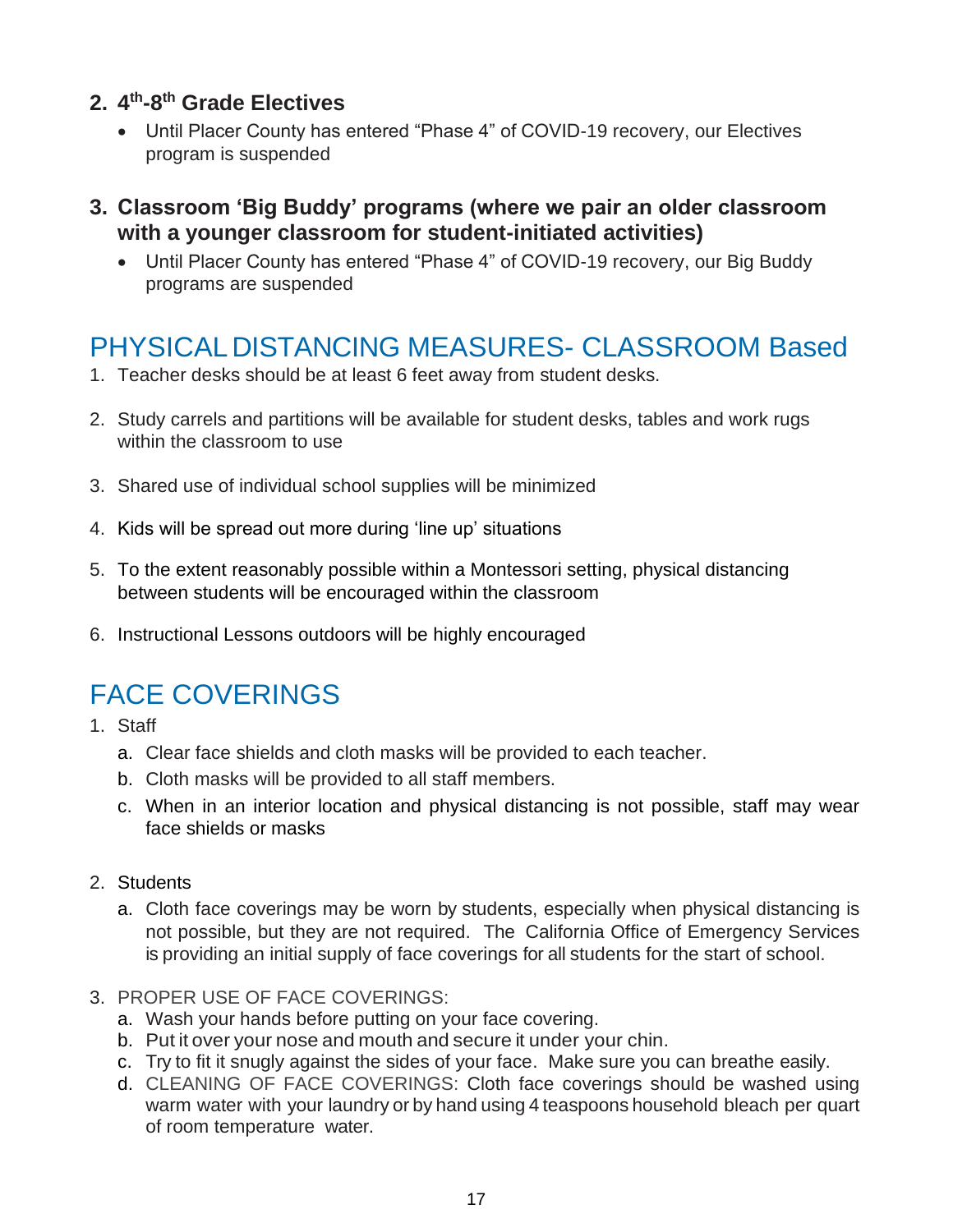**STOP THE SPREAD OFGERMS**

Help prevent the spread of respiratory diseases like COVID-19.



## **WASH**

Wash your hands with soap and water often, and for at least 20 seconds.



# **COVER**

Cover your cough or sneeze with a tissue, then throw the tissue in the trash and wash your hands.



# **DO NOT TOUCH**

Do not touch your eyes, nose, or mouth.



# **SOCIAL DISTANCE**

Try to stay apart (about 2 arm's length) from other people.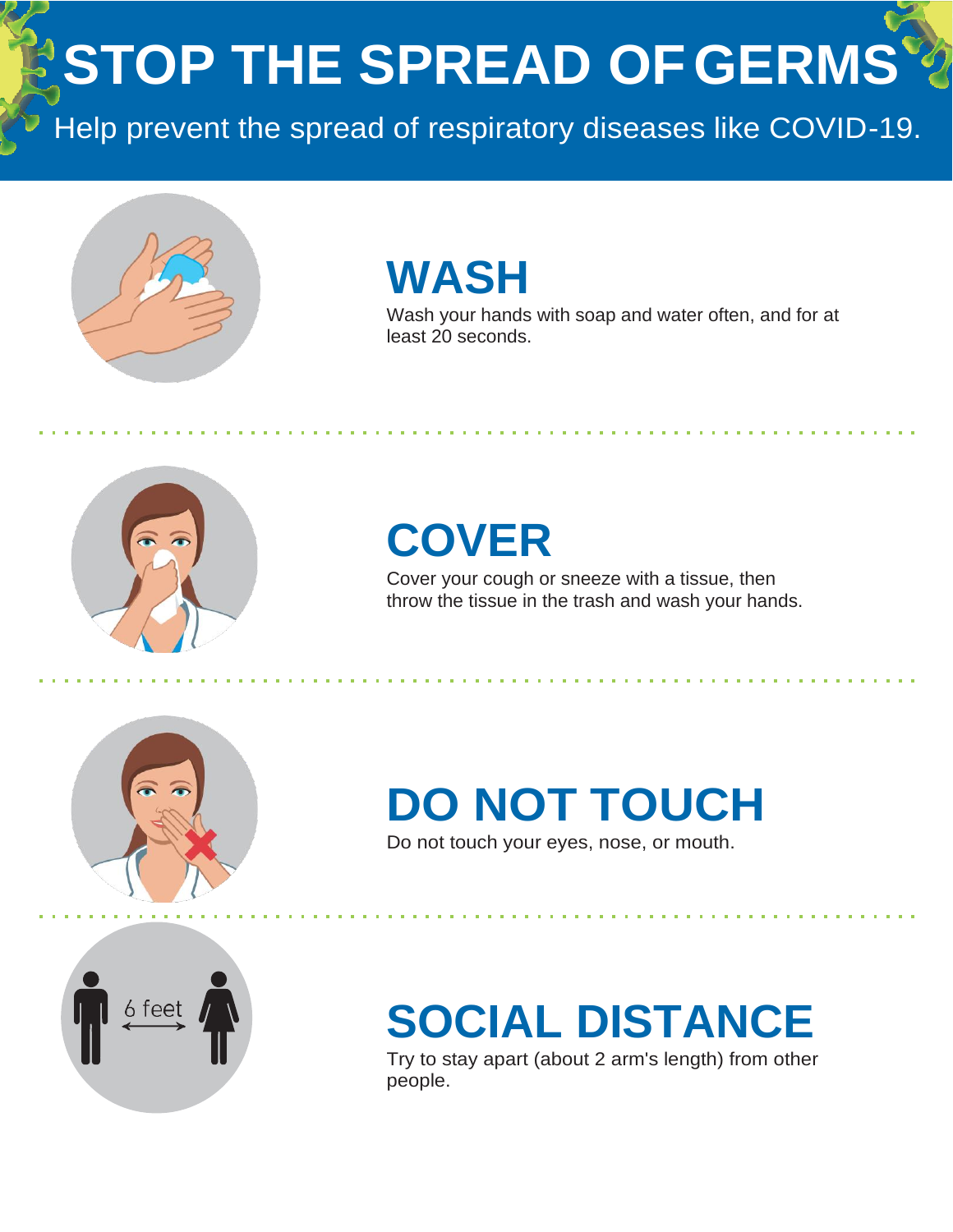# SPORTS / PE / RECESS / CLUBS

- Activities will be held in a large, well-ventilated area or outdoors.
- All equipment will be sanitized daily; personal items and equipment should not be shared.
- Staff will give frequent reminders for practicing physical distancing.
- Physical activities that require lesscontact with surfaces will be encouraged for PE.
- Indoor sports: 1 spectator per participant until COVID-19 restrictions lifted.
- Hand washing or hand sanitizer should be used before and after activity.
- For indoor clubs, wearing cloth masks is encouraged.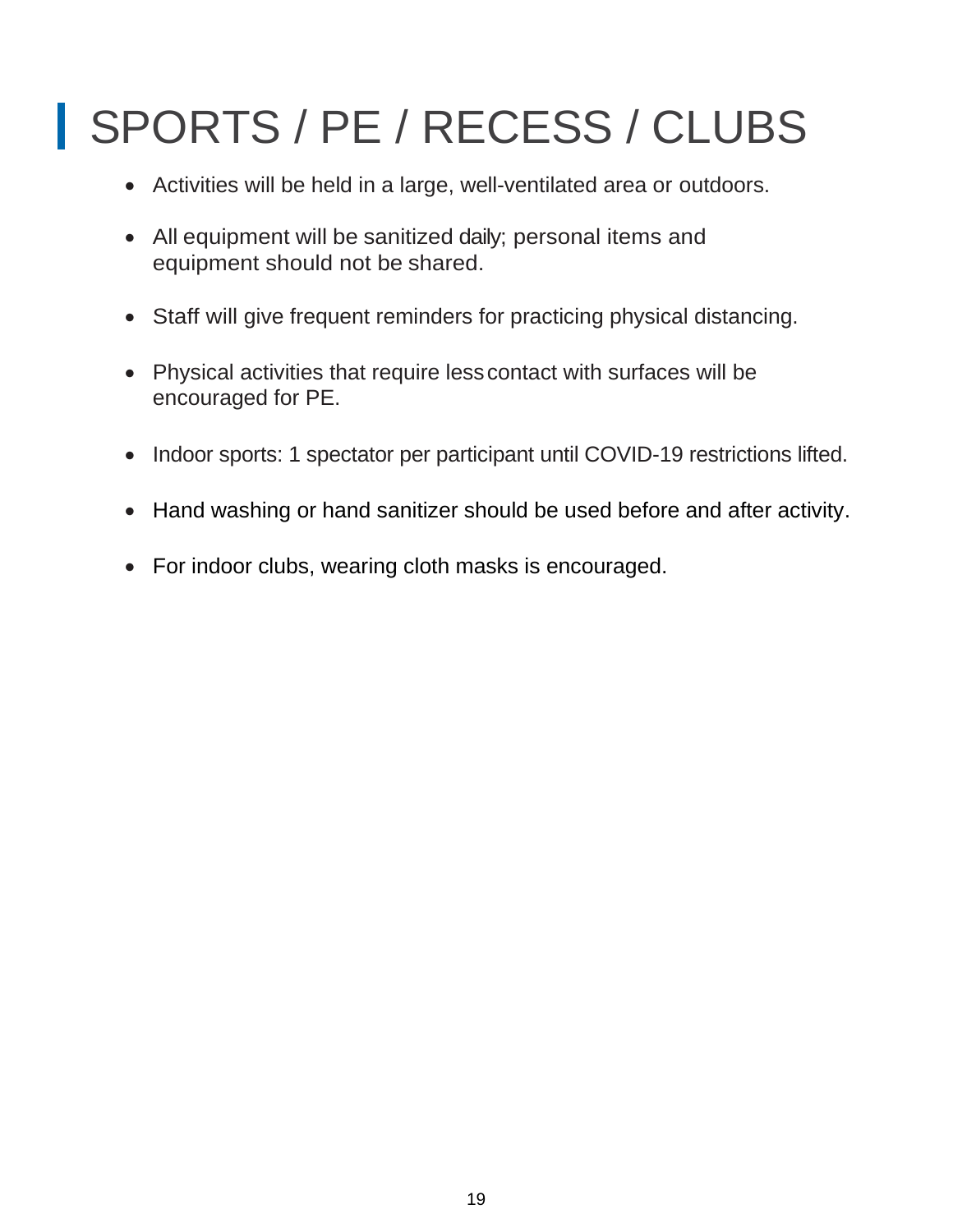## MEDICALLYFRAGILE,SPECIAL EDUCATION AND HANDICAPPED **STUDENTS**

#### STUDENTS WITH UNDERLYING HEALTH CONDITIONS

Families are encouraged to discuss safety concerns regarding return to class with their child's healthcare provider to determine if the student should come back to school or do Independent Study until Phase 4 is reached.

#### STUDENTS WITH MOBILITY, EMOTIONAL, BEHAVIORAL, DEVELOPMENTAL NEEDS

Classroom staff will use all appropriate prevention measures and will encourage students to do the same as able.

#### STUDENTS RECEIVING SPECIALIZED PHYSICAL HEALTHCARE PROCEDURES

Procedures will continue to be performed by trained staff members using appropriate precautions and protective equipment.